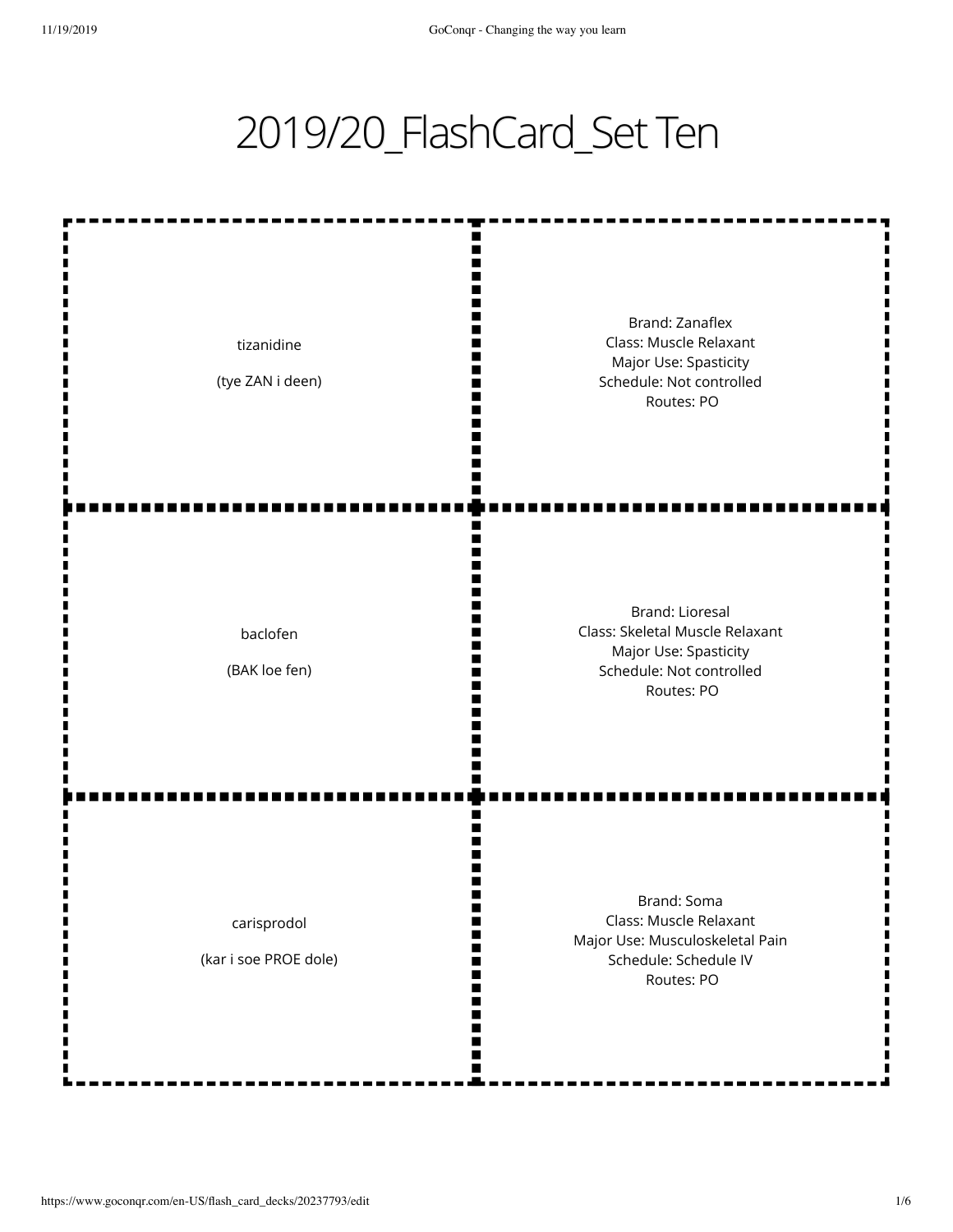| methocarbamol<br>(meth oh KAR ba mal)  | Brand: Robaxin<br>Class: Muscle Relaxant<br>Major Use: Muscle Spasm<br>Schedule: Not controlled<br>Routes: PO, IM, IV                                       |
|----------------------------------------|-------------------------------------------------------------------------------------------------------------------------------------------------------------|
| vitamin D<br>(VYE tah min DEE)         | Brand: Ergocalciferol (D2), Cholecalciferol (D3)<br>Class: Vitamin Supplement (D<br>Major Use: Vitamin Deficiency<br>Schedule: Not controlled<br>Routes: PO |
| potassium chloride<br>(poe TASS ee um) | Brand: K-Dur, Klor-Con, Micro-K<br>Class: Potassium Supplement<br>Major Use: Hypokalemia<br>Schedule: Not controlled<br>Routes: PO, IV                      |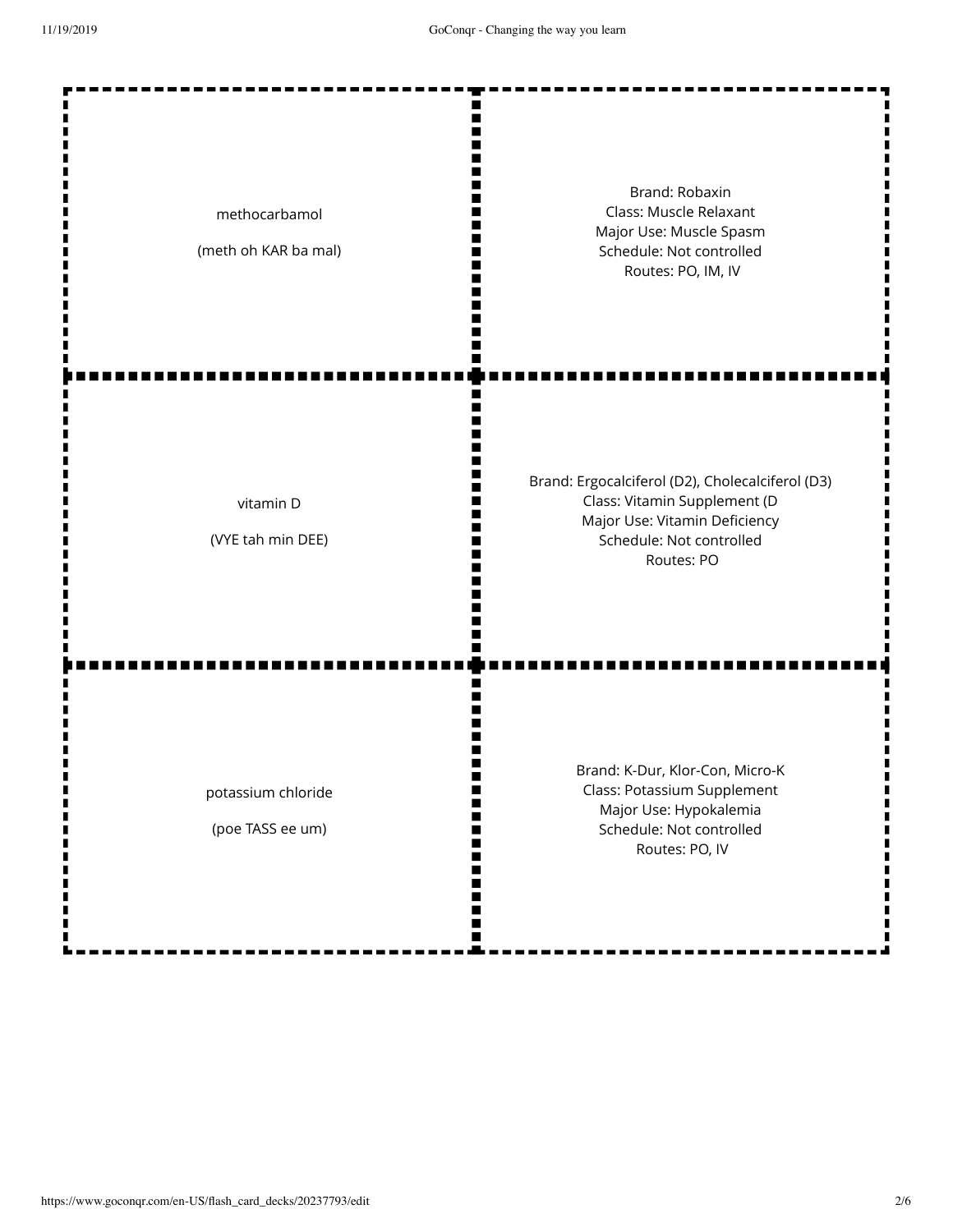| folic acid<br>(FOE lik AS id)                 | <b>Brand: Folvite</b><br>Class: Vitamin Supplement (folic acid)<br>Major Use: Folate deficient anemia, Dietary<br>Supplementation<br>Schedule: Not controlled<br>Routes: PO, IM, SC          |
|-----------------------------------------------|----------------------------------------------------------------------------------------------------------------------------------------------------------------------------------------------|
| cyanocobalamin<br>(sigh an oh koe BAL uh min) | Brand: Nascobal (nasal formulation)<br>Class: Vitamin Supplement (B12)<br>Major Use: Pernicious Anemia, Vitamin B12 Deficiency<br>Schedule: Not controlled<br>Routes: PO, SC, IM, intranasal |
| acyclovir<br>(aye SYE klo veer)               | Brand: Zovirax<br>Class: Antiviral<br>Major Use: Herpes Simplex, Chicken Pox, Shingles<br>Schedule: Not controlled<br>Routes: PO, IV, Topical                                                |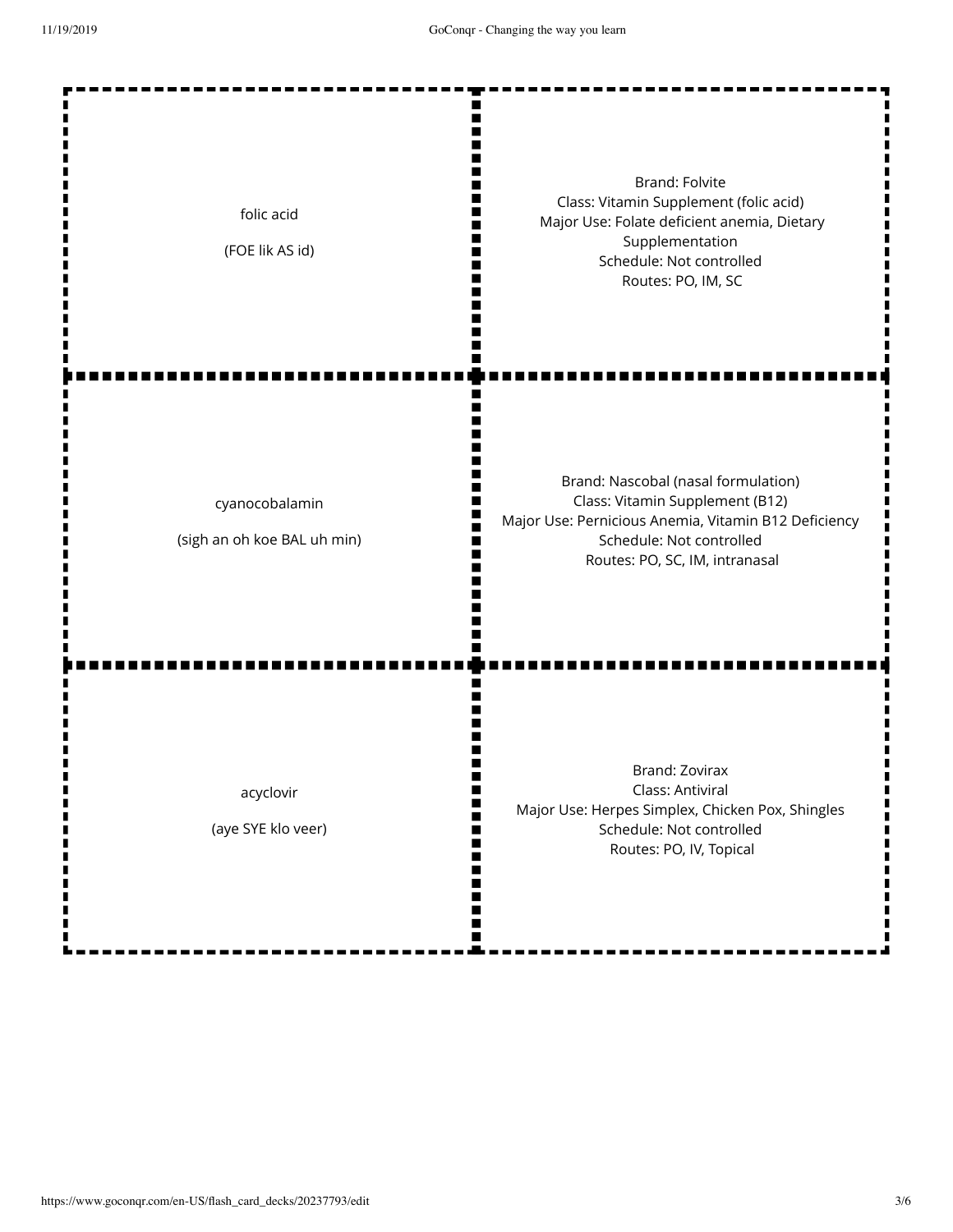| valacyclovir<br>(val a SYE kloe veer) | <b>Brand: Valtrex</b><br>Class: Antiviral<br>Major Use: Genital Herpes, Shingles<br>Schedule: Not controlled<br>Routes: PO               |
|---------------------------------------|------------------------------------------------------------------------------------------------------------------------------------------|
| oseltamivir<br>(os el TAM ih veer)    | Brand: Tamiflu<br>Class: Antiviral (influenza)<br>Major Use: Influenza Treatment & Prophylaxis<br>Schedule: Not controlled<br>Routes: PO |
| finasteride<br>(fih NAH steh ride)    | Brand: Proscar<br>Class: Enzyme inhibitor<br>Major Use: Benign Prostatic Hyperplasia<br>Schedule: Not controlled<br>Routes: PO           |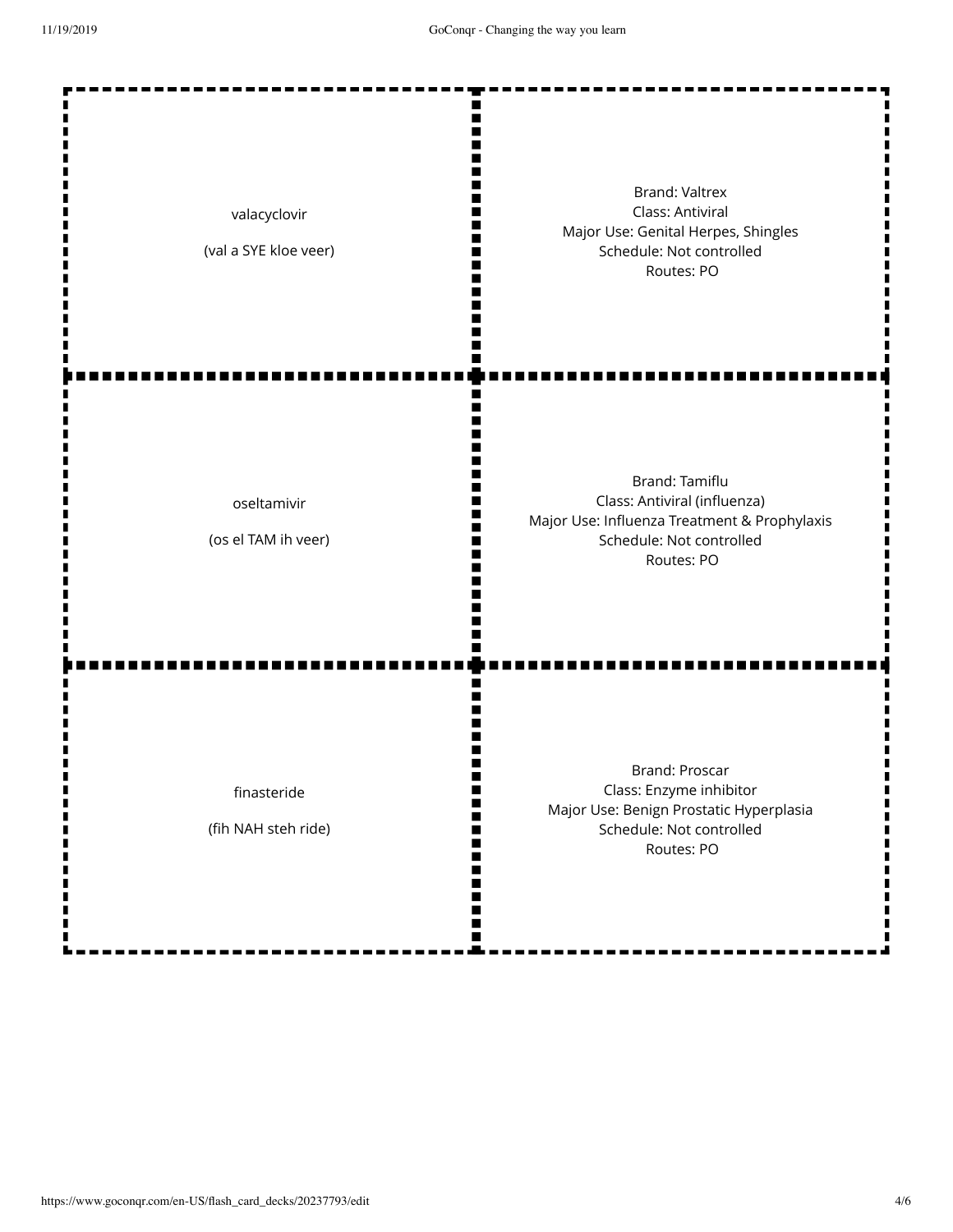